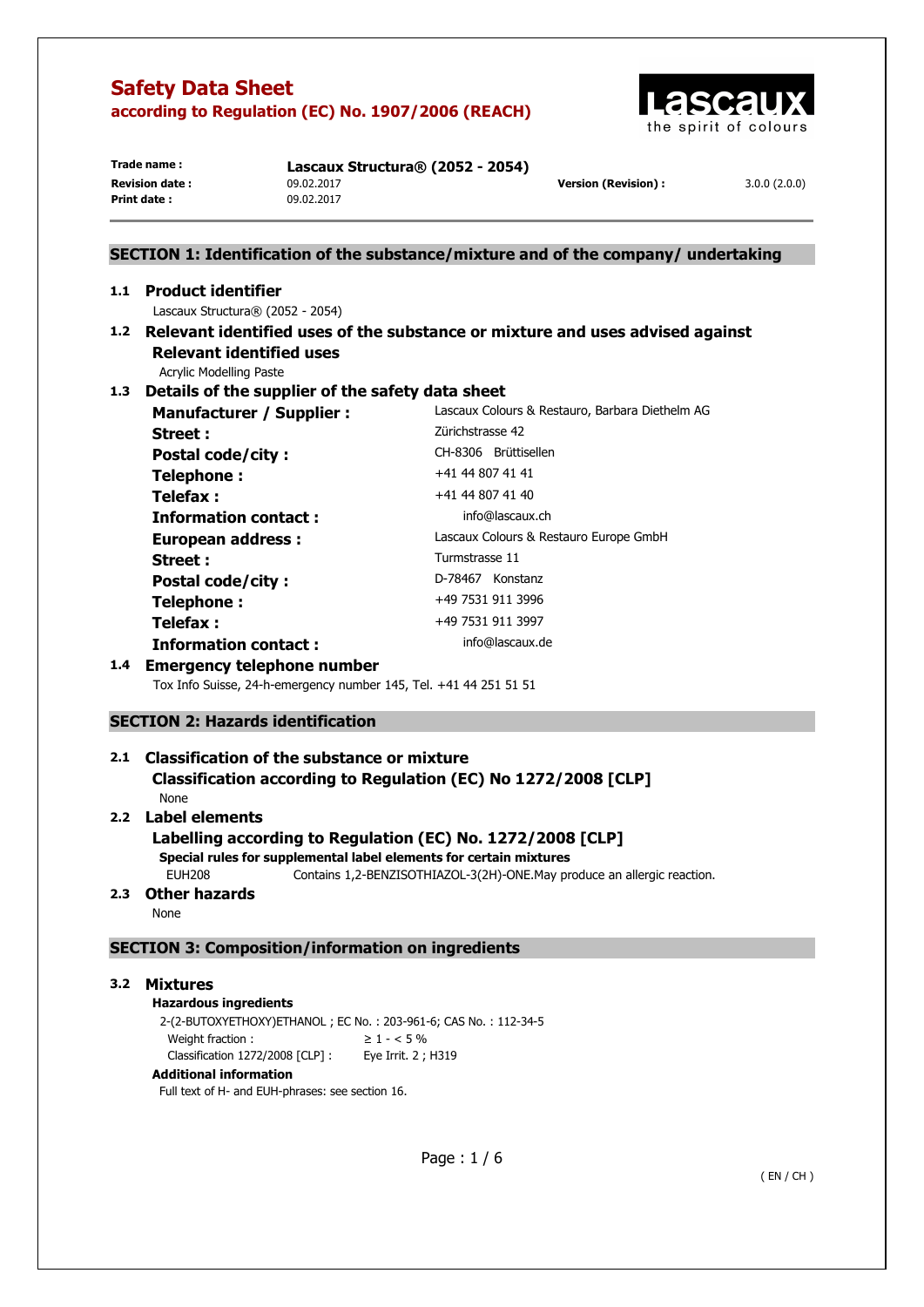

**Print date :** 09.02.2017

**Trade name : Lascaux Structura® (2052 - 2054) Revision date :** 09.02.2017 **Version (Revision) :** 3.0.0 (2.0.0)

### **SECTION 4: First aid measures**

## **4.1 Description of first aid measures**

### **General information**

In all cases of doubt, or when symptoms persist, seek medical attention. Never give anything by mouth to an unconscious person.

### **Following inhalation**

Take the casualty into the fresh air and keep warm. Keep at rest. Irregular breathing/no breathing: artificial respiration. Unconsciousness: lateral position - call a physician.

### **In case of skin contact**

Wash away with soap and water and rinse. Do NOT use solvents or thinners.

### **After eye contact**

Remove contact lenses, keep eyelids open. Flush with plenty of water (10 - 15 min.). Call a physician.

### **After ingestion**

Contact a doctor immediately. Keep at rest. Do not induce vomiting.

## **4.2 Most important symptoms and effects, both acute and delayed**

No information available.

### **4.3 Indication of any immediate medical attention and special treatment needed**  None

### **SECTION 5: Firefighting measures**

### **5.1 Extinguishing media**

**Suitable extinguishing media** 

Alcohol resistant foam, CO2, powders, water spray.

#### **Unsuitable extinguishing media**  Waterjet.

### **5.2 Special hazards arising from the substance or mixture**

Fire will produce dense black smoke. Exposure to decomposition products may cause a health hazard.

### **5.3 Advice for firefighters**

### **Special protective equipment for firefighters**

Appropriate breathing apparatus may be required.

### **5.4 Additional information**

Do not allow the quenching water into the sewage system.

### **SECTION 6: Accidental release measures**

### **6.1 Personal precautions, protective equipment and emergency procedures**

Keep away from ignition sources and provide for good ventilation. Refer to protective measures listed in sections 7 and 8.

### **6.2 Environmental precautions**

If the product contaminates lakes, rivers or sewages, inform appropriate authorities in accordance with local regulations.

### **6.3 Methods and material for containment and cleaning up For cleaning up**

Contain and collect spillage with non-combustible absorbent materials, e.g. sand, earth, vermiculite, diatomaceous earth and place in container for disposal according to local regulations (see section 13). Clean preferabily with a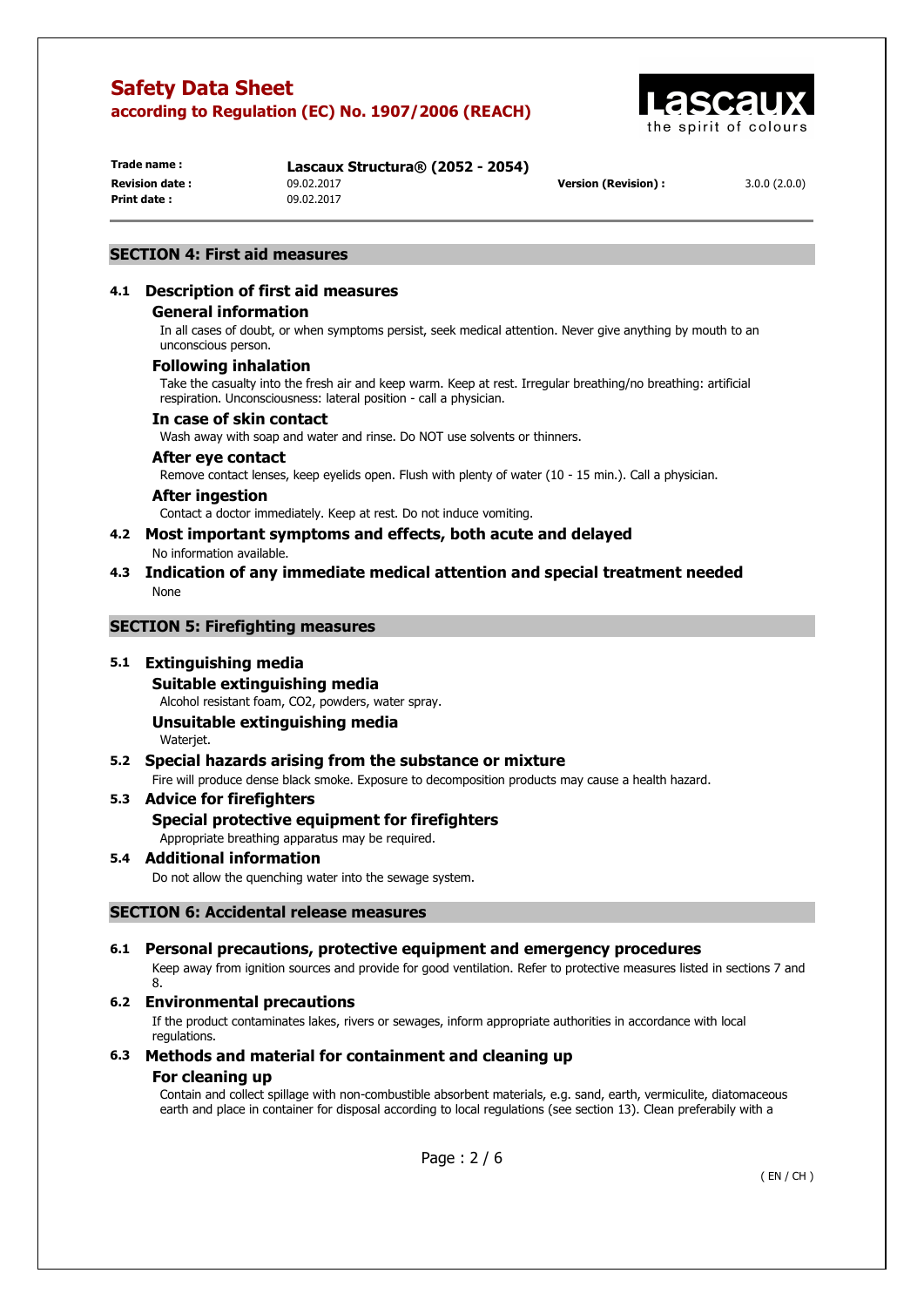

**Trade name : Lascaux Structura® (2052 - 2054) Print date :** 09.02.2017

**Revision date :** 09.02.2017 **Version (Revision) :** 3.0.0 (2.0.0)

detergent; avoid use of solvents.

## **6.4 Reference to other sections**

None

## **SECTION 7: Handling and storage**

### **7.1 Precautions for safe handling**

Do not eat or drink during work - no smoking. Comply with the health and safety at work laws. For personal protection see Section 8.

# **7.2 Conditions for safe storage, including any incompatibilities**

**Requirements for storage rooms and vessels** 

No particular measures required.

**Hints on joint storage** 

**Storage class (D): 12 Storage class (TRGS 510) ( D ) :** 12

### **Further information on storage conditions**

Always keep in containers of same material as the original one. See also instructions on the label. Avoid heating and direct sunlight. Keep containers dry and cool. Comply with the health and saftey at work laws.

### **7.3 Specific end use(s)**

None

### **SECTION 8: Exposure controls/personal protection**

### **8.1 Control parameters**

#### **Occupational exposure limit values**

| Limit value type (country of origin) : $MAK$ (CH)      |                                    |
|--------------------------------------------------------|------------------------------------|
| Limit value:                                           | 10 ppm / $67 \text{ mg/m}^3$       |
| Remark:                                                | <b>SSC</b>                         |
| Version:                                               | 01.01.2013                         |
| Limit value type (country of origin): STEL (CH)        |                                    |
| Limit value:                                           | 15 ppm / $101 \text{ mg/m}^3$      |
| Remark:                                                | SSC                                |
| Version:                                               | 01.01.2013                         |
| Limit value type (country of origin) : TRGS $900$ (D)  |                                    |
| Limit value:                                           | 10 ppm / $67 \text{ mg/m}^3$       |
| Peak limitation:                                       | 1,5(1)                             |
| Remark:                                                | Y                                  |
| Version:                                               | 04.11.2017                         |
| Limit value type (country of origin) : $STEL$ ( $EC$ ) |                                    |
| Limit value:                                           | 15 ppm $/$ 101,2 mg/m <sup>3</sup> |
| Version:                                               | 07.02.2006                         |
| Limit value type (country of origin) : $TWA$ ( $EC$ )  |                                    |
| Limit value:                                           | 10 ppm / $67,5$ mg/m <sup>3</sup>  |
| Version:                                               | 07.02.2006                         |
|                                                        |                                    |

## **8.2 Exposure controls Personal protection equipment Eye/face protection**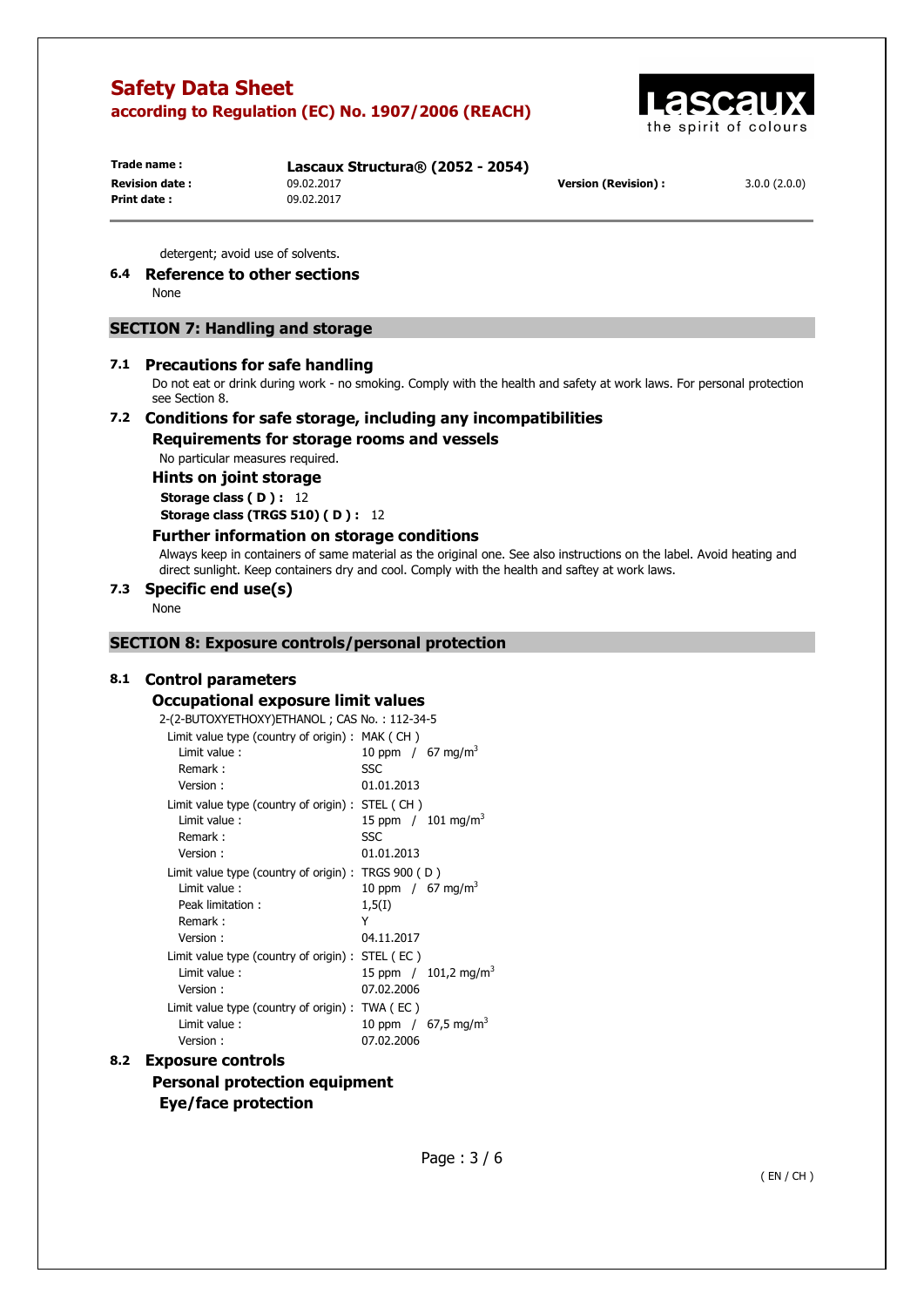

| Trade name :          | Lascaux Structura® (2052 - 2054) |                      |              |
|-----------------------|----------------------------------|----------------------|--------------|
| <b>Revision date:</b> | 09.02.2017                       | Version (Revision) : | 3.0.0(2.0.0) |
| Print date :          | 09.02.2017                       |                      |              |
|                       |                                  |                      |              |

Wear protective glasses in case of splashes.

## **Skin protection**

#### **Body protection**

After skin contact wash thorougly with soap and water or use recognised skin cleanser. Do Not use solvents or thinners.

### **SECTION 9: Physical and chemical properties**

### **9.1 Information on basic physical and chemical properties**

#### **Appearance**

**Physical state :** Pasty.

**Colour :** See product description

#### **Odour**

Poor, characteristic.

### **Safety relevant basis data**

|     | Initial boiling point and boiling<br>range: | 1013 hPa) | approx. | 100            | °C                |
|-----|---------------------------------------------|-----------|---------|----------------|-------------------|
|     | Flash point:                                |           |         | not applicable |                   |
|     | Vapour pressure :                           | (50 °C )  | approx. | 120            | hPa               |
|     | Density :                                   | (20 °C )  | approx. | 0,8            | q/cm <sup>3</sup> |
|     | pH:                                         |           | approx. | 9,5            |                   |
|     | <b>Viscosity:</b>                           | (20 °C )  | approx. | 20000 - 30000  | mPa.s             |
| 9.2 | <b>Other information</b>                    |           |         |                |                   |

None

### **SECTION 10: Stability and reactivity**

#### **10.1 Reactivity**

No information available.

**10.2 Chemical stability**  No information available.

#### **10.3 Possibility of hazardous reactions**  No information available.

# **10.4 Conditions to avoid**

Stable under recommended storage and handling conditions(See section 7).

**10.5 Incompatible materials** 

No information available.

# **10.6 Hazardous decomposition products**

When exposed to high temperatures may produce hazardous decomposition products such as carbon monoxide and dioxide, smoke, oxides of nitrogen.

### **SECTION 11: Toxicological information**

## **11.1 Information on toxicological effects**

No information available.

### **SECTION 12: Ecological information**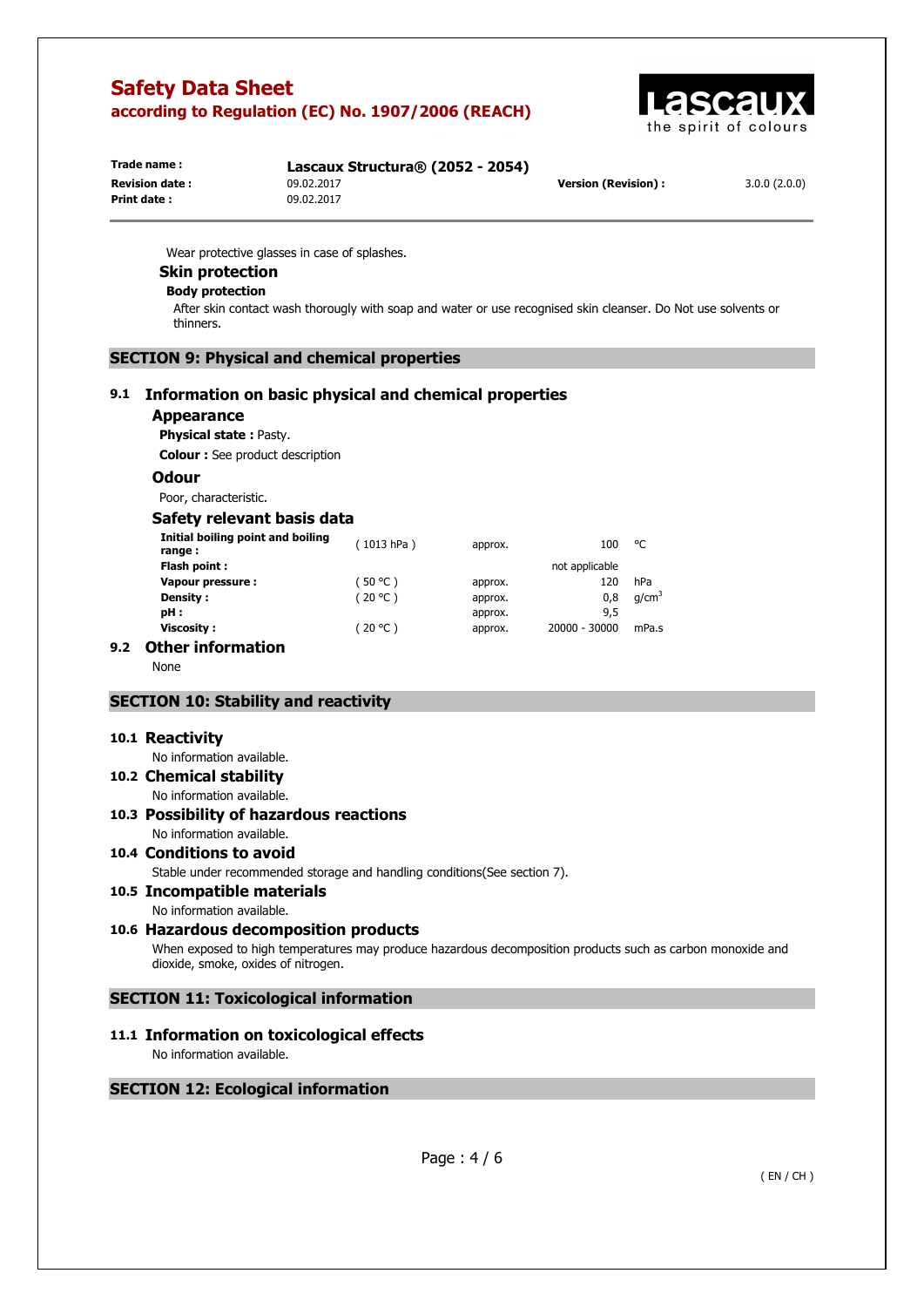

| Trade name :           | Lascaux Structura® (2052 - 2054) |                      |              |
|------------------------|----------------------------------|----------------------|--------------|
| <b>Revision date :</b> | 09.02.2017                       | Version (Revision) : | 3.0.0(2.0.0) |
| Print date :           | 09.02.2017                       |                      |              |

## **12.1 Toxicity**

No information available.

- **12.2 Persistence and degradability**  No information available.
- **12.3 Bioaccumulative potential**  No information available.
- **12.4 Mobility in soil**  No information available.
- **12.5 Results of PBT and vPvB assessment**  No information available.
- **12.6 Other adverse effects**  No information available.
- **12.7 Additional ecotoxicological information**

There are no data available on the product itself.

### **SECTION 13: Disposal considerations**

Contaminated packaging must be emptied of all residues and, following appropriate cleaning, may be sent to a recycling plant. Uncleaned packaging must be disposed of in the same manner as the medium.

### **13.1 Waste treatment methods**

**Product/Packaging disposal** 

### **Waste codes/waste designations according to EWC/AVV**

08 01 12: Waste paint and varnish other than those mentioned in 08 01 11.

### **SECTION 14: Transport information**

#### **14.1 UN number**

No dangerous good in sense of these transport regulations.

- **14.2 UN proper shipping name**  No dangerous good in sense of these transport regulations.
- **14.3 Transport hazard class(es)**

No dangerous good in sense of these transport regulations.

#### **14.4 Packing group**

No dangerous good in sense of these transport regulations.

### **14.5 Environmental hazards**

No dangerous good in sense of these transport regulations.

**14.6 Special precautions for user** 

None

## **SECTION 15: Regulatory information**

# **15.1 Safety, health and environmental regulations/legislation specific for the substance or mixture**

#### **National regulations**

U.S.A. Conforms to ASTM D-4236. "No health labeling required"

#### **Water hazard class (WGK)**

Class ( D ) : 1 (Slightly hazardous to water) Classification according to VwVwS

Page : 5 / 6